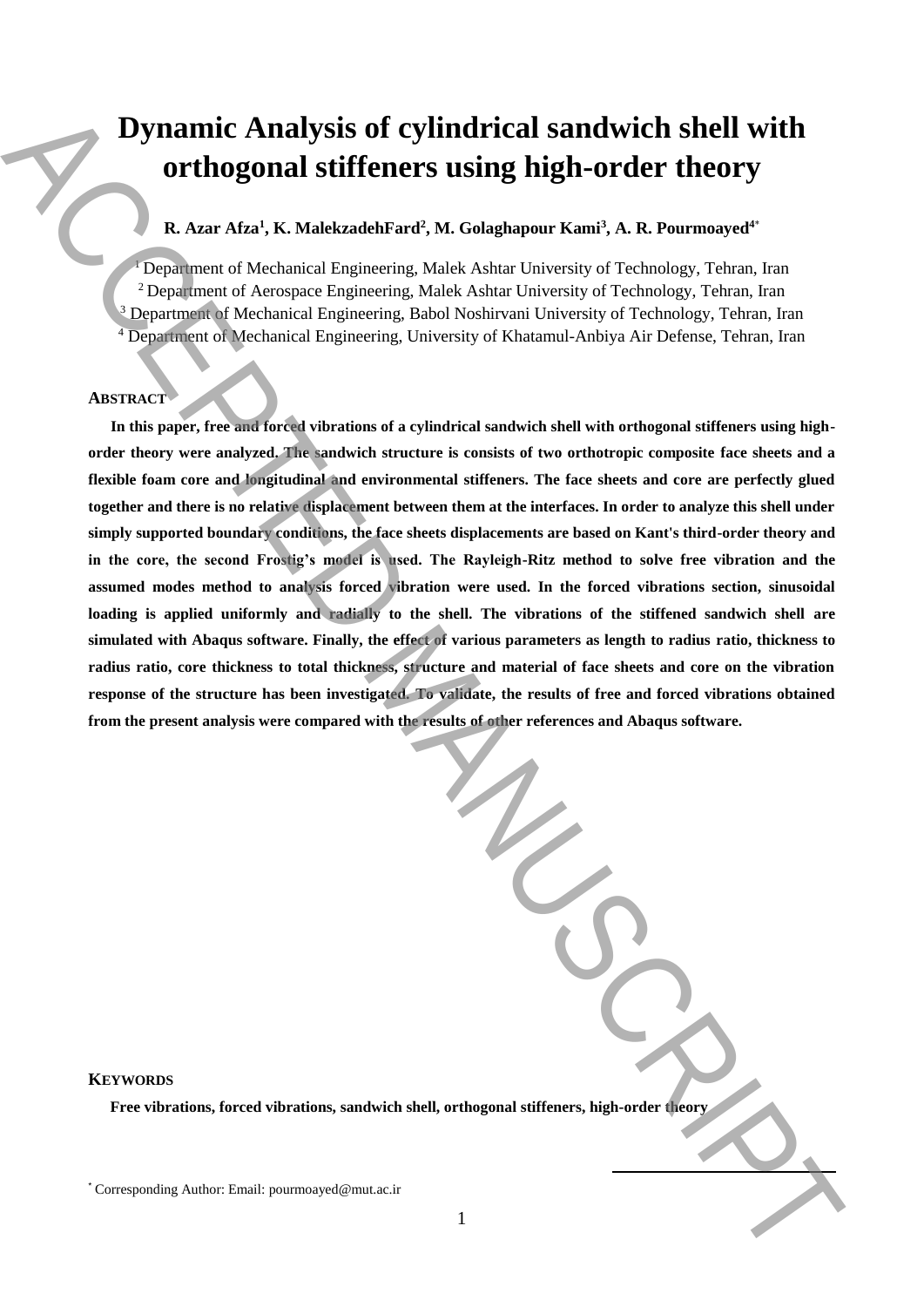### **1. Introduction**

The use of sandwich structures has been increasing in various industries such as aerospace, road transport, marine and construction structures in the last three decades. The main reason for this is the outstanding features of sandwich panels such as high strength to weight ratio, excellent corrosion and fatigue resistance, the possibility of using composite face sheets and core with directional properties and good performance at high temperatures. However, one of the ways to further increase the strength to weight ratio of these structures is to use longitudinal and environmental stiffeners. Among these, one of the most widely used sandwich structures is cylindrical panels with thin and thick composite face sheets that in the hulls of many industrial structures such as airplanes, missiles, shuttles, submarines, etc are used. A sandwich structure, whether beam, sheet or shell, is consist of two face sheets and a flexible soft core. Malekzadeh et al. [1] using first-order shear theory in the analysis of flexible core sandwich panels showed when the face sheets are thin, relatively good results were calculaed. The buckling analysis of sandwich plates using first-order shear theory by Frostig are investigated [2]. Salimi et al. [3] vibration analysis of composite cylindrical shell reinforced with circumferential rib were studied. Free vibrations with a boundary of the point of the point of the conditions of the conditions with the conditions with the conditions with the conditions with the conditions with the conditions with the conditions with th

According to the researches, it has been observed that so far no research has been done on the issue of free and forced vibrations of a cylindrical sandwich shell with a flexible core and orthogonal stiffeners with thick face sheets and all stress components. In this paper, for the face sheets improved high-order theory and for the core the second Frostig's model are used. The top and bottom face sheets are thick, and displacement field such as third order polynomials and all stress components were considered. Furthermore, the term  $(1 + z / R)$  is considered in the relationships related to the core stress resultants, which is a very important term in the analysis of cylindrical sandwich panels. Also, in this research the transient dynamic response of the stiffened composite sandwich cylindrical shell with simply support boundary conditions under the sinusoidal load applied to the shell is investigated.

### **2. Methodology**

The Riley-Ritz method is used to solve the free vibration problem. This method is based on the minimum potential energy. According to the principle of minimum potential energy, From all the displacement fields that satisfy the boundary conditions of the problem, that the field in equilibrium equations is truth, potential energy of the entire system also are minimized. According to the Rayleigh-Ritz method, in

order that potential energy, which is a function of the coefficients {d}, to be minimal, the derivatives of the total energy potential respect to the coefficients used in the displacement field must be zero. Therefore, derivative is taken from the energy potential function of the whole system respect to the mentioned coefficients and equate it to zero.

To investigate the dynamic response, the results of the analysis of free vibrations (ie, natural frequencies and shape of modes) were used. Finally, the changes in shell displacement in the three directions x, y and z in terms of time, using the Mathematica software based on the Assumed modes method were calculated.

Given that conventional theories are not able to predict the effects of precise shear deformations along the thickness of the face sheets and the core, it is necessary to provide a high-order analytical model that can take into account the effects of core flexibility. For this purpose, in this article, the higher order model of the sandwich panel has been used. The displacements fields in face sheets, *u*, *v*, *w* in the direction of  $x, \theta$  and *z*, respectively are explained as follows:

$$
u_{i}(x,\theta,z,t) = u_{0}^{i}(x,\theta,t) + z_{i}^{i}u_{1}^{i}(x,\theta,t) + z_{i}^{2}u_{2}^{i}(x,\theta,t) + z_{i}^{3}u_{3}^{i}(x,\theta,t) \n v_{i}^{i}(x,\theta,z,t) = v_{0}^{i}(x,\theta,t) + z_{i}^{i}v_{1}^{i}(x,\theta,t) + z_{i}^{2}v_{2}^{i}(x,\theta,t) + z_{i}^{3}v_{3}^{i}(x,\theta,t) \n w_{i}^{i}(x,\theta,z,t) = w_{0}^{i}(x,\theta,t) + z_{i}^{i}w_{1}^{i}(x,\theta,t) + z_{i}^{2}w_{2}^{i}(x,\theta,t)
$$
\n(1)

Based on the second Frostig's model, the displacement field components of the core layer are derived as:

$$
u_c(x, \theta, z, t) = u_0^c(x, \theta, t) + z_c u_1^c(x, \theta, t) + z_c^2 u_2^c(x, \theta, t) + z_c^3 u_3^c(x, \theta, t)
$$
  
\n
$$
v_c(x, \theta, z, t) = (1 + \frac{z_c}{R})v_0^c(x, \theta, t) + z_c v_1^c(x, \theta, t) + z_c^2 v_2^c(x, \theta, t) + z_c^3 v_3^c(x, \theta, t)
$$
  
\n
$$
w_c(x, \theta, z, t) = w_0^c(x, \theta, t) + z_c w_1^c(x, \theta, t) + z_c^2 w_2^c(x, \theta, t)
$$
\n(2)

The displacement field of external Stiffeners assuming to follow the external face sheet with Eqs. (3) are calculated [4].

$$
u_s = u_t(x, \theta, 0, t) - z \frac{\partial w_t(x, \theta, 0, t)}{\partial x},
$$
  
\n
$$
v_s = v_t(x, \theta, 0, t) (1 - \frac{z_s}{R_t}) - \frac{z_s}{R_t} \frac{\partial w_t(x, \theta, 0, t)}{\partial \theta}
$$
  
\n
$$
w_s = w_t(x, \theta, \frac{h_t}{2}, t) , z_s = \frac{d_s + h_t}{2}
$$
\n(3)

# **3. Results and Discussion**

The number of modes  $(m \times n)$  intended for obtaining the answer, for a sandwich shell with simply support boundary conditions,  $(21\times31)$  are considered. The considered numbers m and n must be such that we converge to the answer. The excitation duration is assumed to be 0.02 seconds, then the structure enters the